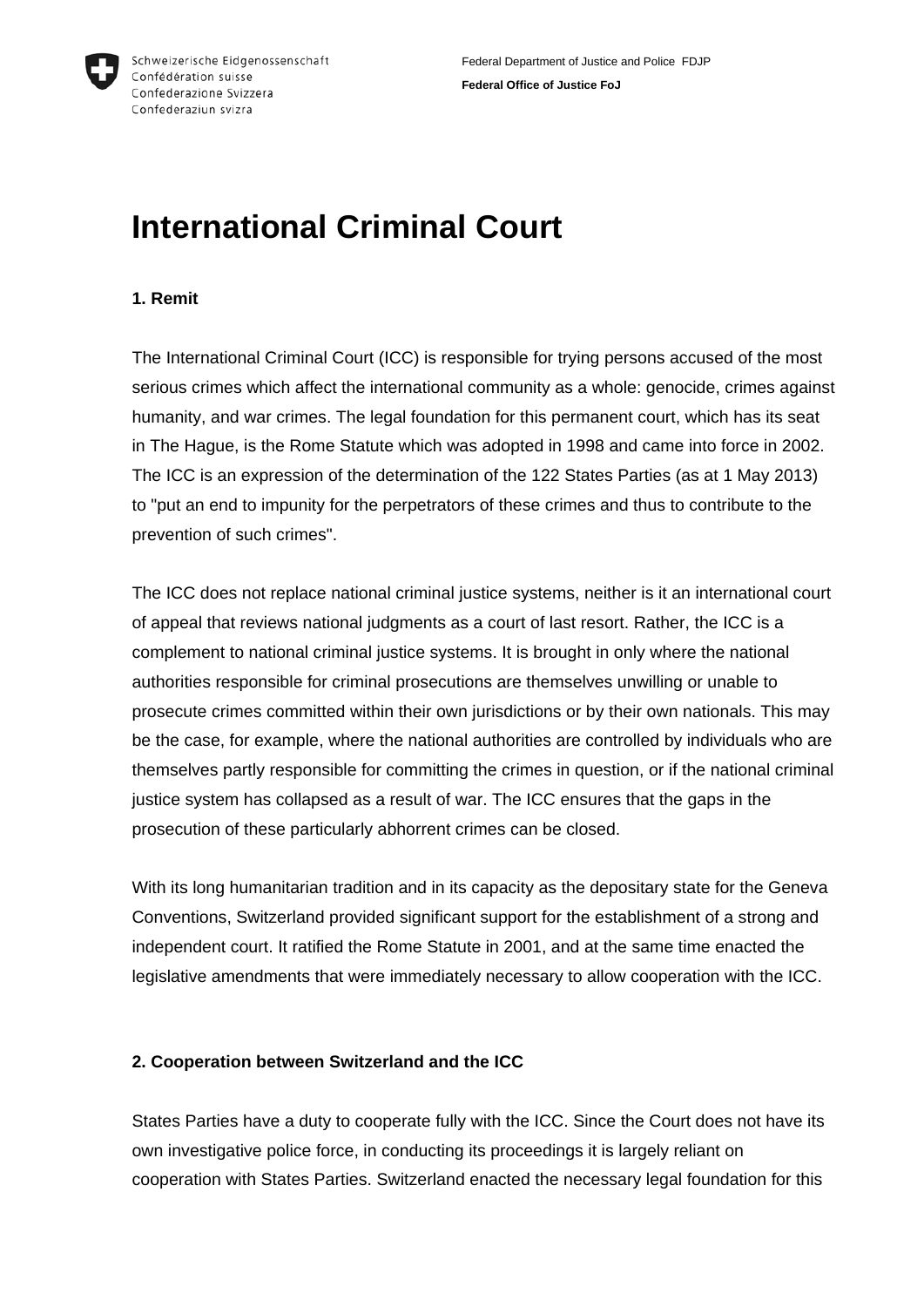cooperation with the *Federal Act on Cooperation with the International Criminal Court* (ICCA). A central office, with wide-ranging powers, has been created within the Federal Office of Justice (FOJ) to ensure that cooperation is as smooth as possible. The central office receives requests from the Court and decides on the scope and details of cooperation.

## **Transfer**

The FOJ receives the formal requests for arrest from the ICC and determines whether or not the conditions for transfer to the ICC are met. If this is the case, it will order the arrest of the person who is being sought. It will issue a transfer warrant and notify the ICC. Providing the request for transfer is received by the FOJ within the set deadline (no later than 60 days after the person's arrest), the person concerned will, as a general rule, remain in custody until the end of the transfer procedure. They may appeal against their detention to the Federal Criminal Court.

The person being sought may waive ordinary proceedings by agreeing to their transfer to the ICC. In such cases, the FOJ may approve the transfer immediately and order its completion. In all other cases, it is the FOJ which decides on transfer to the ICC. The person being sought has no right of appeal against the FOJ's transfer decision. They can only dispute the jurisdiction of the ICC when they appear in front of it.

If a Swiss citizen is transferred by Switzerland to the ICC, once the proceedings have concluded the FOJ will request the return of the person concerned, so that they can serve their sentence in Switzerland.

### **Other forms of cooperation**

The FOJ receives applications for other forms of cooperation (the recording of evidence, including witness statements, hearing of suspects, searches and seizures, service of documents, etc.). It will decide whether or not cooperation is permissible, order the necessary action, and mandate a cantonal or federal authority to carry out the request. Individuals who are accused in proceedings before the ICC are not entitled to any legal remedy. Only the other individuals who are affected by international legal assistance measures are entitled to lodge an appeal against the final FOJ ruling.

The FOJ may also authorise ICC prosecutors to conduct independent investigations (such as the taking of witness statements) on Swiss sovereign territory.

The rule on the voluntary provision of information and evidence that a Swiss authority has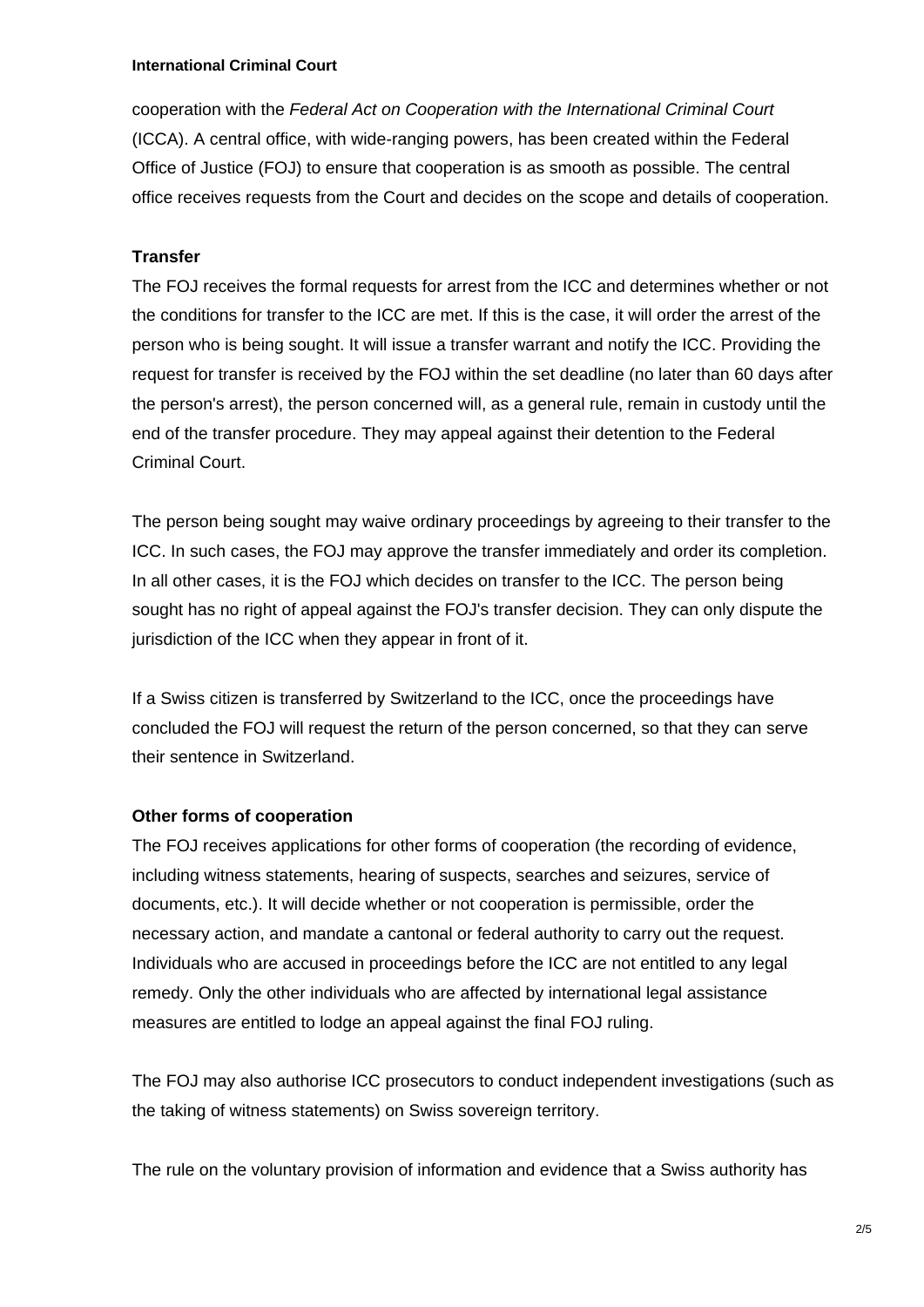collected during its own criminal investigation goes above and beyond the standard required by the Rome Statute. The FOJ may volunteer information and evidence to the ICC to enable investigations to commence or to assist in pending legal proceedings.

## **Custodial sentences**

Since the ICC is not able itself to execute custodial sentences, it depends on the support of the host state and the other States Parties. At the request of the ICC, Switzerland may take charge of executing a final and absolute judgment if the convicted individual is a Swiss citizen or is ordinarily resident in Switzerland. The FOJ will decide in consultation with the competent cantonal authority about whether or not to take on this executive function. The sentence handed down by the ICC is binding upon the Swiss authorities.

## **3. Amendment to Swiss criminal law**

Following the enactment of the ICCA, Switzerland took the second step of amending its criminal law in line with the Rome Statute, to ensure the effective, transparent and gap-free prosecution of genocide, crimes against humanity and war crimes. Specifically, the revised Swiss Criminal Code and Military Criminal Code, both of which came into force in 2011, instituted "crimes against humanity" as a new offence, and defined "war crimes" in considerable detail:

- *Crimes against humanity* are deemed to be offences such as premeditated murder, extermination, enslavement, enforced disappearances, torture, sexual offences or forced displacement, which are committed as part of extended or systematic attacks on the civilian population. These offences were essentially already covered by Swiss criminal law before the statutes were revised. However, there was no provision to allow Switzerland adequately to play its part in punishing these offences, made particularly abhorrent by the additional factor that they are committed against the civilian population.

- *War crimes* – such as attacks against the civilian population, the recruitment of children or the use of banned weapons – are no longer penalised by a blanket reference to international humanitarian law, but are now defined in detail in Swiss criminal law.

The following authorities are responsible for conducting criminal proceedings: In times of peace, it is the Office of the Attorney General which conducts proceedings on the grounds of genocide, crimes against humanity and war crimes. The jurisdiction of the military justice system is limited to those cases in which members of the Swiss armed forces are the perpetrators or the victims. By contrast, the military judicial authorities bear sole responsibility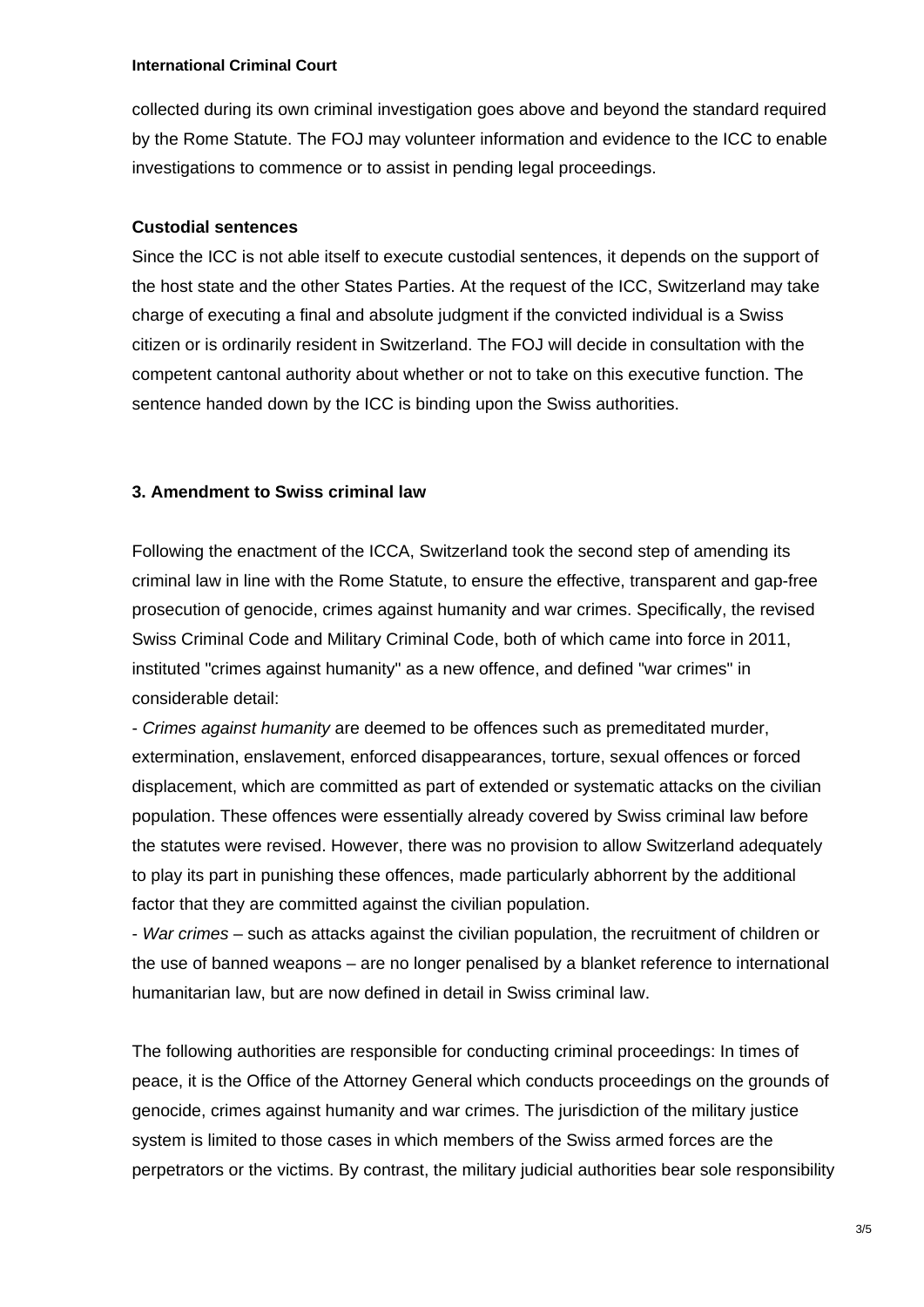for prosecuting such crimes during wartime.

Switzerland is also responsible for *prosecuting offences committed abroad* if the perpetrator is located in Switzerland and cannot be extradited or transferred to an international criminal court. This ensures that Switzerland cannot be abused – either now or in the future – as a "safe haven" by the world's most serious criminals. At the same time, a provision in Switzerland's code of procedure also ensures that no prosecuting authority need commence complex and costly *in absentia* proceedings that have no connection with Switzerland, or have to conduct proceedings that have no prospect of success because evidence is unavailable.

#### **4. Ad-hoc tribunals and successor courts**

In the wake of conflicts in the former Yugoslavia and in Rwanda, Switzerland laid down the rules of cooperation with the ad-hoc tribunals in the Hague and Arusha (Tanzania) in 1995 in the *Federal Act on Cooperation with the International Tribunals Prosecuting Serious Violations of International Humanitarian Law*. In 2003, the scope of the Act was extended to cover cooperation with the special court of justice in Sierra Leone. Once these ad-hoc tribunals had succeeded in completing a large proportion of pending war crimes proceedings, the UN Security Council established a successor court to conduct the final trials. In 2012, Switzerland extended the scope of the aforementioned Act once again to include cooperation with this successor court.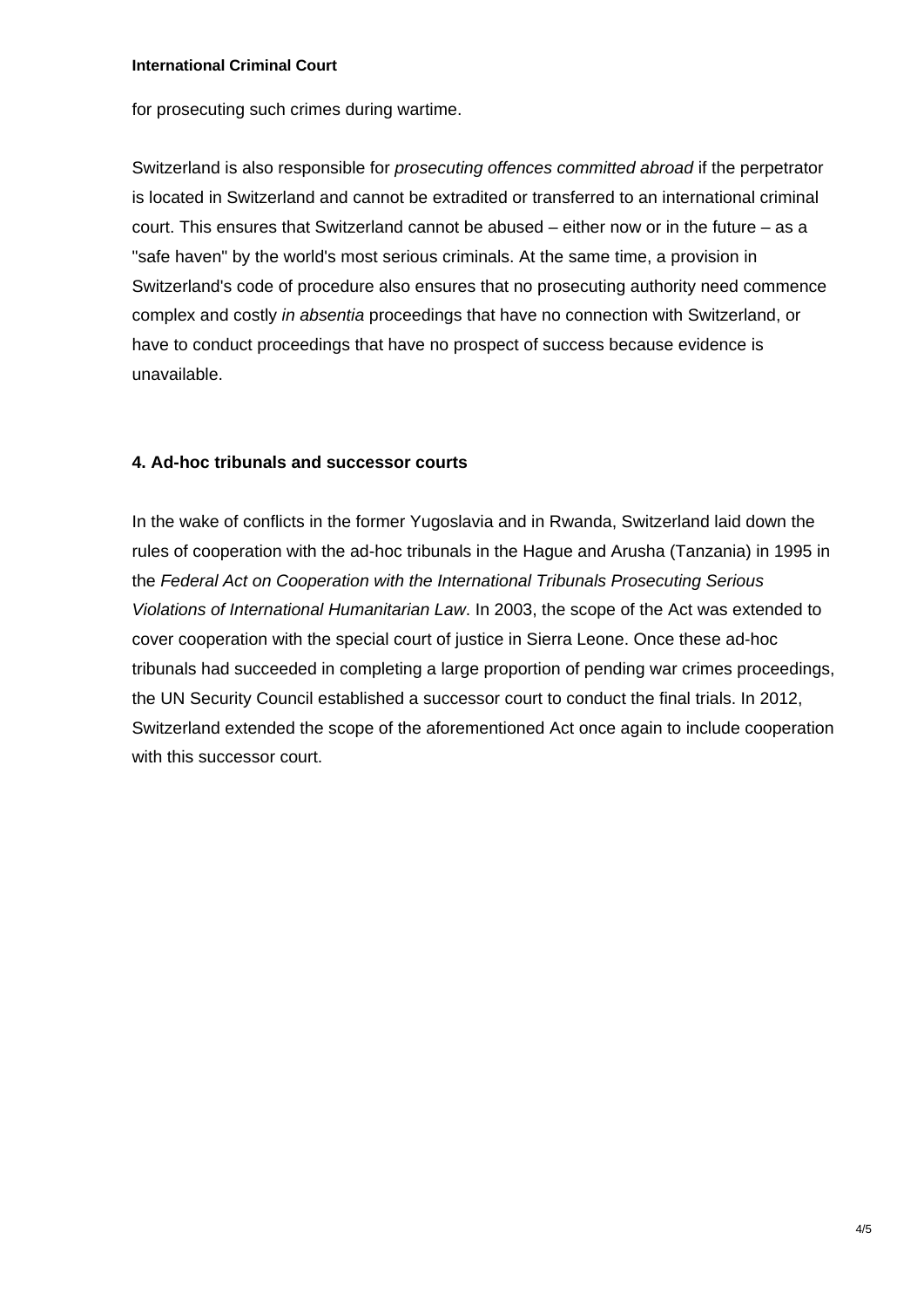## **Links:**

Rome Statute: www.un.org/icc/

Federal Act on Cooperation with the International Criminal Court (ICCA) (German, French and Italian):

http://www.admin.ch/ch/d/sr/c351\_6.html

Federal Act on the Amendment of the Criminal Code and the Military Criminal Code

(Jurisdiction-Related Offences Before International Courts) (German):

http://www.admin.ch/ch/d/ff/2001/2906.pdf

International Criminal Court: http://www.icc-cpi.int

Federal Act on Cooperation with the International Tribunals Prosecuting Serious Violations of International Humanitarian Law (German, French, Italian):

http://www.admin.ch/ch/d/sr/c351\_20.html